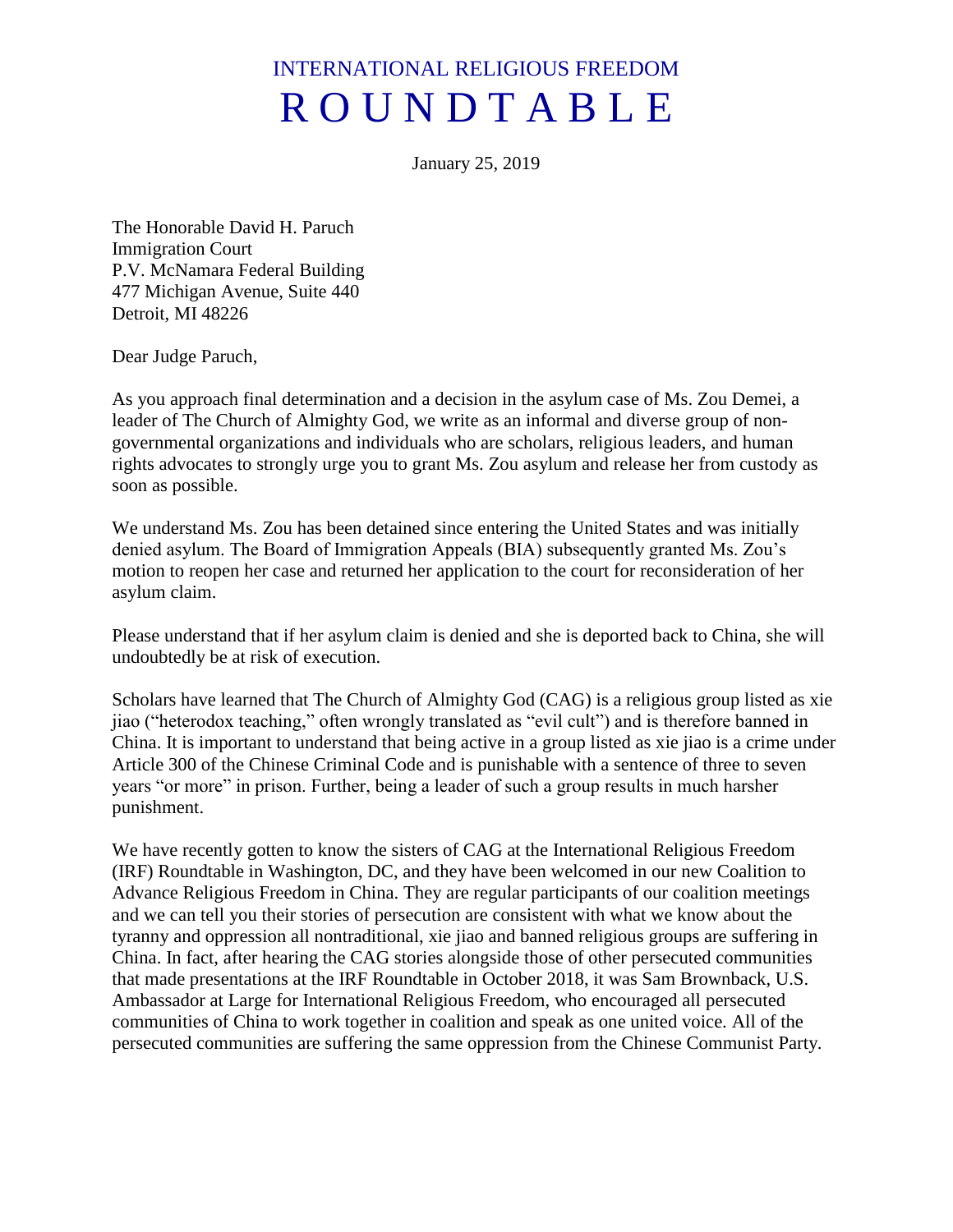Based on our knowledge of the situation in China, we believe Ms. Zou's asylum claim is consistent with the experiences of other persecuted individuals in China. Further, we believe she will likely be executed if she is deported back to China.

First, as one of the top leaders of CAG in China, she was one of the most wanted by CCP authorities with a substantial bounty placed on her head. CAG obtained a copy of her "Registration as Fugitive" document that reputable scholars believe to be genuine. It accuses Ms. Zou of being the leader of CAG in the provinces of Yunnan, Guizhou, Chongqing, and Sichuan. And as all CAG members do, she destroyed all evidence of her true identity and went under the pseudonym of Yao Lu. Because of the severe persecution, it is understandable for somebody in Ms. Zou's position to destroy all identification documents and operate under aliases.

Second, the "Registration as Fugitive" document also accuses Ms. Zou of being involved in "stealing and transporting Chinese military secrets abroad," an accusation that usually involves the death penalty.

Ms. Zou managed to escape from China with the passport of another person with her picture pasted on it. She reached South Korea but that country has not granted asylum to any CAG refugee and it was therefore unsafe for her to live there with a false passport. She therefore flew to the U.S. and landed in Detroit on January 24, 2017, where her passport was detected as false and she was arrested.

We understand Ms. Zou's new attorney was supplied with evidence that was not available to the previous attorney, including the "Registration as Fugitive" document from the Chinese police database, an affidavit and video evidence showing how the document was obtained in China and why it is genuine, and affidavits by several CAG members who knew Ms. Zou under her alias of Yao Lu in China, worked with her there, and then escaped abroad. Since "video visitations" are allowed by the Detroit detention center, they were able to speak with the person detained in Detroit through video conference and to attest that, without any possible doubt, she is the same Sister Yao Lu well-known to them as a CAG leader in China.

We understand how difficult it is for the Court to verify Ms. Zou's identity and the validity of her clams. But we sincerely hope that with the new evidence and testimonies, you will understand the nature of the tyranny and oppression she escaped from.

Again, we respectfully urge you to grant her asylum claim and release her from custody as soon as possible.

She cannot be deported back to China. We have seen vast documentation about CAG and its stories of persecution based on scholarly studies written by well-known scholars who have studied the issue. There are well-documented cases of members of CAG who returned to China from foreign countries and were arrested and even tortured, or "disappeared" there. This is a matter of life and death for Ms. Zou.

Thank you for your consideration. We appreciate your attention to this matter.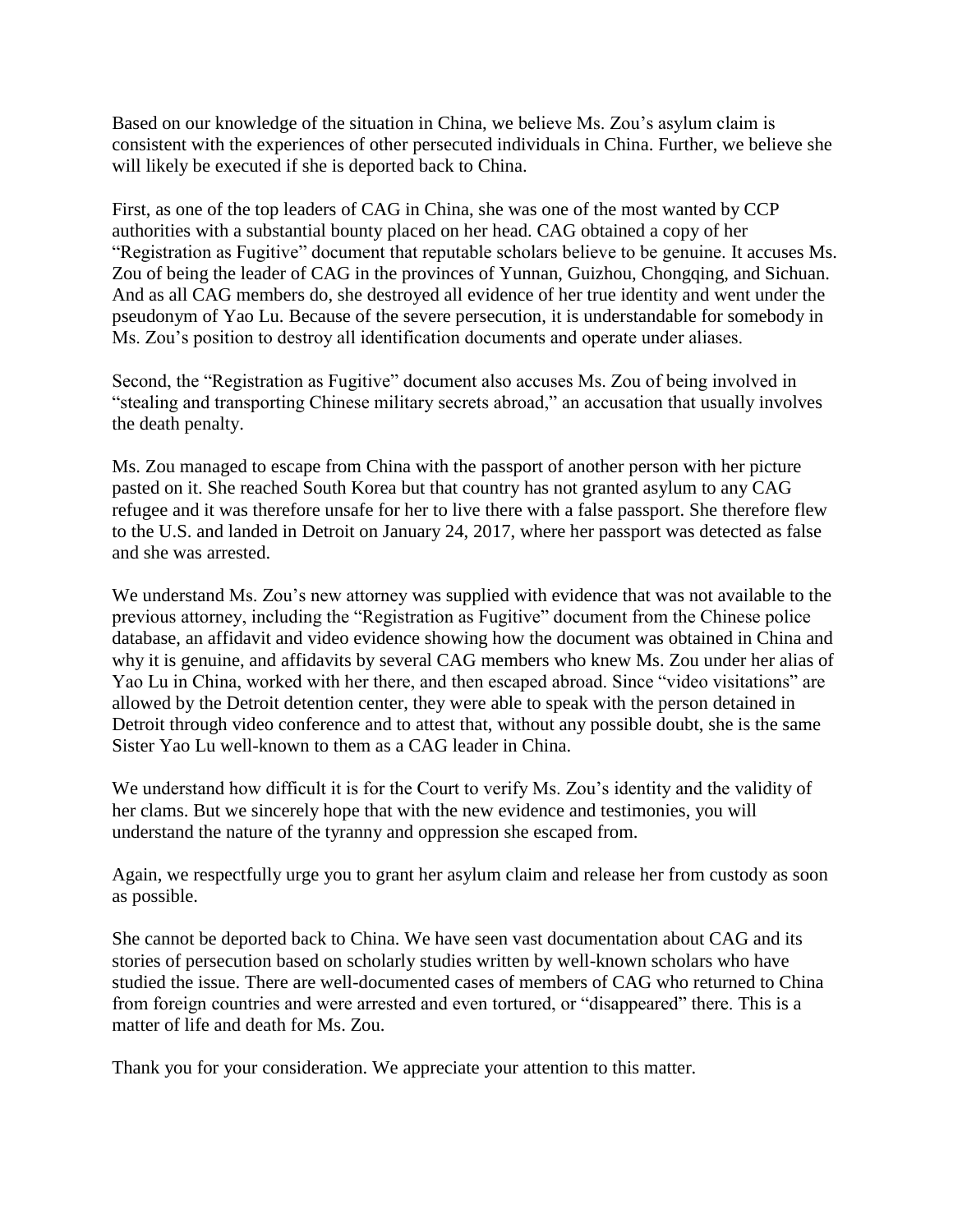Respectfully,

Greg Mitchell Co-Chair, International Religious Freedom Roundtable President, The Mitchell Firm

## ORGANIZATIONS

BITTER WINTER - A daily magazine on religion and human rights in China

CESNUR - Center for Studies on New Religions

CHINA AID

THE CHURCH OF ALMIGHTY GOD

CHURCH OF SCIENTOLOGY NATIONAL AFFAIRS OFFICE

EUROPEAN INTERRELIGIOUS FORUM FOR RELIGIOUS FREEDOM – EIFRF

IMMANUEL BAPTIST CHURCH

JUBILEE CAMPAIGN - USA

ORLIR - International Observatory of Religious Liberty of Refugees

PATMOS INSTITUTE

UNION OF COUNCILS FOR JEWS IN THE FORMER SOVIET UNION

UYGHUR ENTREPRENEURS NETWORK

VIETNAMESE PEOPLE'S EVANGELICAL FELLOWSHIP (VPEF)

Individuals *With title and organization for identification purposes*

Hammad Ahmad Imam Ahmadiyya Muslim Community

Jon Campbell Pastor Immanuel Baptist Church